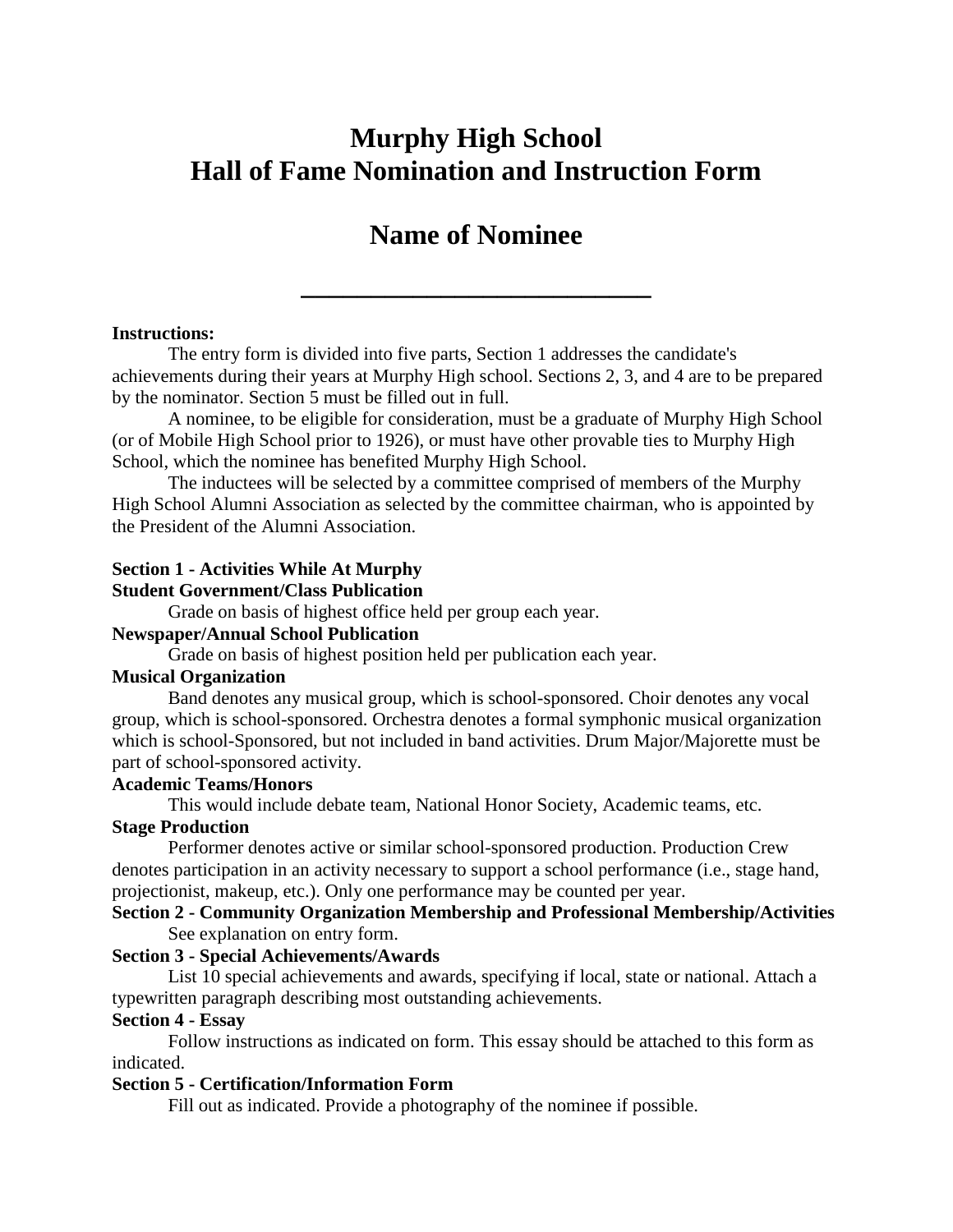# **MURPHY HIGH SCHOOL HALL OF FAME NOMINATION FORM**

Murphy Hall of Fame Candidate:

# *Section 1* -*Activities While At Murphy*

# **Student Government/Class Government**

President (4 points) Other Officer (3 points) Representative (2 points) Committee Member (1 point)

## **Newspaper/AnnuaI School Publication**

Editor (4 points) Manager (3 points) Staff (2 points)

## **Musical Organization**

Band (2 points) Choir (2 points) Orchestra (2 points) Drum Major/Majorette (2 points) Receiving Individual Music instruction (2 points)

## **Stage Production**

Performer (2 points)

Production Crew (I point)

## **Academic Teams/Honors**

This would include debate, National Honor Society, academic teams, etc. List no more than two (2) per year.

Officer (2 points) Member (1 point)

## **Athletic Teams**

Captain or Co-Captain (2 points), Team Member (1 point). List no more than two (2) per year, with points earned for each. Do not include club or intramural sports.

| <b>Points Earned</b> |    |    |    |       |
|----------------------|----|----|----|-------|
| Year                 |    |    |    |       |
|                      | 10 | 11 | 12 | Total |
|                      |    |    |    |       |

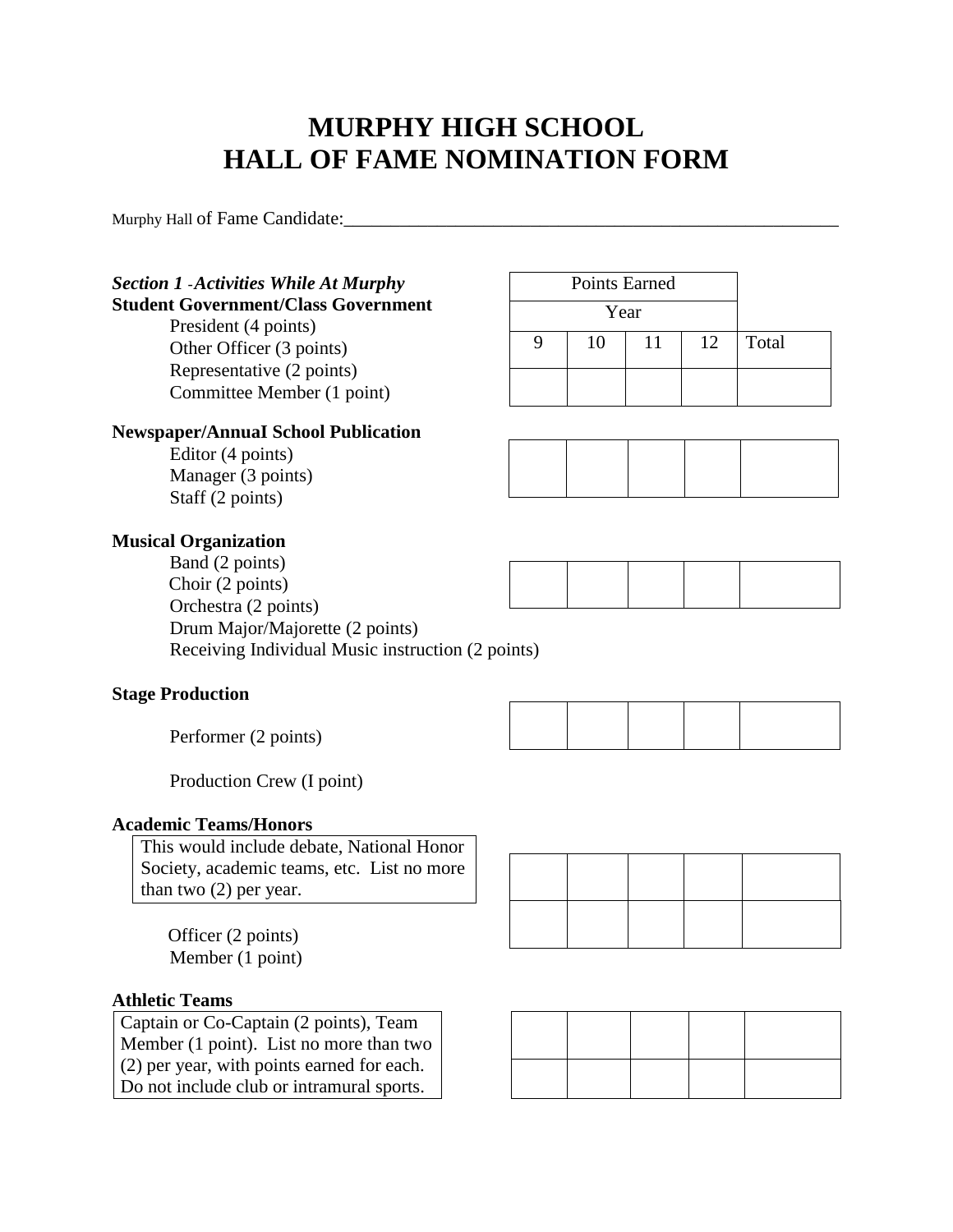# **Club Membership**

Clubs authorized and sponsored by the high school. Officer (2 points), Member (1 point). List no more than two (2) per year, with points earned for each.

# *Section 2 -Community Service Activities*

# **Community Organization Membership**

List Activities And Memberships In Non-Profit Or Other Community Service Organizations.

**Professional Memberships/Activities**

List Membership/Activities In Professional or Career Related Organizations.

# *Section 3* **—** *Personal Achievements/Awards*

List the ten (10) most outstanding achievements and awards of the nominee.

| <b>Date</b> | <b>Description</b> |
|-------------|--------------------|
|             |                    |
|             |                    |
|             |                    |
|             |                    |
|             |                    |
|             |                    |
|             |                    |
|             |                    |
|             |                    |
|             |                    |
|             |                    |

*Please Attach Additional Sheets If Necessary.*